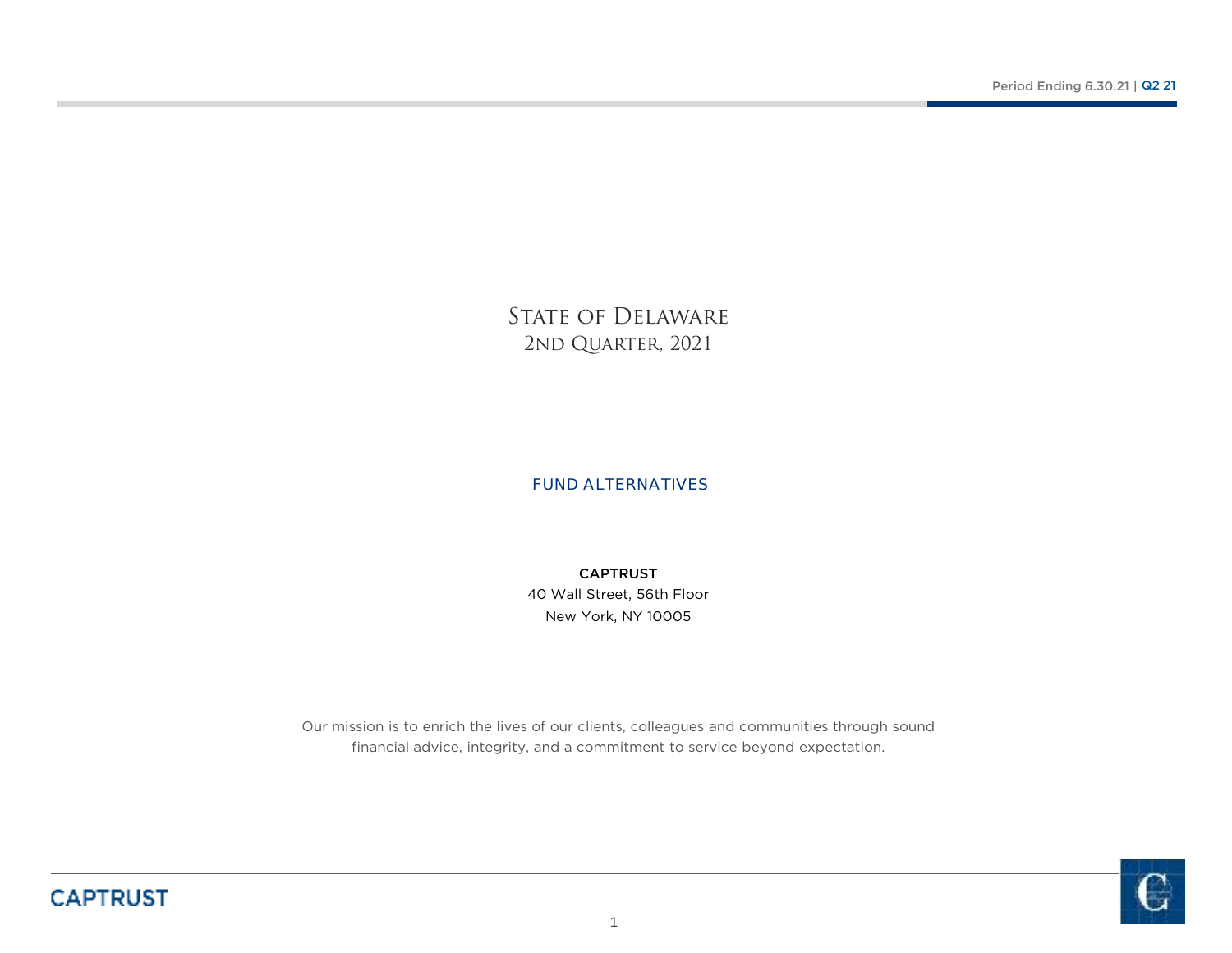INVESTMENT SUMMARY June 30, 2021

|                           | Lazard<br>International<br>Equity R6 | <b>American Funds</b><br>Europacific<br>Growth R6 | T. Rowe Price<br>Overseas<br>Stock I | <b>MSCI</b><br><b>EAFE</b><br><b>USD</b> | Foreign Large<br><b>Blend Universe</b><br>Average |
|---------------------------|--------------------------------------|---------------------------------------------------|--------------------------------------|------------------------------------------|---------------------------------------------------|
| Morningstar<br>Category   | Foreign<br>Large Blend               | Foreign Large<br>Growth                           | Foreign<br>Large Blend               |                                          |                                                   |
| Ticker                    | <b>RLIEX</b>                         | <b>RERGX</b>                                      | <b>TROIX</b>                         | $\overline{\phantom{a}}$                 | $\overline{\phantom{a}}$                          |
| Manager Name              | John R. Reinsberg                    | Carl M. Kawaja                                    | Raymond A. Mills                     |                                          |                                                   |
| Manager Tenure            | 29.4 years                           | 20.1 years                                        | 14.5 years                           | $\overline{\phantom{a}}$                 | 8.1 years                                         |
| Net Assets (\$MM)         | \$2,809.00                           | \$196,361.00                                      | \$20,985.00                          |                                          | \$7,078.30                                        |
| <b>Expense Ratio</b>      | 0.81%                                | 0.46%                                             | 0.66%                                | $\overline{\phantom{a}}$                 | 1.00%                                             |
| Current 12b-1             |                                      |                                                   |                                      | $\overline{a}$                           |                                                   |
| PERFORMANCE               |                                      |                                                   |                                      |                                          |                                                   |
| Quarter                   | 3.69%                                | 6.97%                                             | 3.84%                                | 5.38%                                    | 5.06%                                             |
| <b>YTD</b>                | 5.45%                                | 6.51%                                             | 10.06%                               | 9.17%                                    | 9.00%                                             |
| 1 Year                    | 30.44%                               | 40.10%                                            | 35.72%                               | 32.92%                                   | 34.53%                                            |
| 3 Year                    | 7.26%                                | 13.79%                                            | 8.65%                                | 8.77%                                    | 8.95%                                             |
| 5 Year                    | 7.68%                                | 14.50%                                            | 11.19%                               | 10.79%                                   | 10.27%                                            |
| 10 Year                   | 5.91%                                | 8.33%                                             | 6.45%                                | 6.38%                                    | 5.81%                                             |
| CALENDAR PERFORMANCE      |                                      |                                                   |                                      |                                          |                                                   |
| 2020                      | 8.79%                                | 25.27%                                            | 9.32%                                | 8.28%                                    | 10.97%                                            |
| 2019                      | 21.17%                               | 27.40%                                            | 23.05%                               | 22.66%                                   | 22.67%                                            |
| 2018                      | $-13.62%$                            | $-14.91%$                                         | $-14.83%$                            | $-13.36%$                                | $-15.56%$                                         |
| 2017                      | 22.85%                               | 31.17%                                            | 27.22%                               | 25.62%                                   | 25.78%                                            |
| 2016                      | $-4.17%$                             | 1.01%                                             | 3.01%                                | 1.51%                                    | 1.00%                                             |
| 2015                      | 1.67%                                | $-0.48%$                                          | $-2.45%$                             | $-0.39%$                                 | $-1.15%$                                          |
| 2014                      | $-4.29%$                             | $-2.29%$                                          | $-4.49%$                             | $-4.48%$                                 | $-4.89%$                                          |
| MPT STATISTICS (5 YR)     |                                      |                                                   |                                      |                                          |                                                   |
| <b>Standard Deviation</b> | 14.52                                | 15.46                                             | 15.64                                | 14.66                                    | 15.10                                             |
| Sharpe Ratio              | 0.45                                 | 0.86                                              | 0.64                                 | 0.66                                     | 0.60                                              |
| Alpha                     | $-2.78$                              | 3.68                                              | $-0.08$                              | $\sim$                                   | $-0.47$                                           |
| <b>Beta</b>               | 0.97                                 | 1.00                                              | 1.05                                 | 1.00                                     | 0.99                                              |
| R Squared                 | 94.93                                | 90.37                                             | 96.77                                | 100.00                                   | 93.24                                             |
| PORTFOLIO STATISTICS      |                                      |                                                   |                                      |                                          |                                                   |
| Avg Market Cap            | \$38,376.42                          | \$63,905.96                                       | \$44,246.98                          | $\overline{\phantom{a}}$                 | \$43,532.60                                       |
| <b>Total Holdings</b>     | 76                                   | 377                                               | 159                                  | $\overline{\phantom{a}}$                 | 457                                               |
| % Assets in Top 10        | 25.43%                               | 21.35%                                            | 18.62%                               | $\sim$                                   | 28.57%                                            |
| % Turnover                | 38.00%                               | 32.00%                                            | 13.40%                               | $\overline{\phantom{a}}$                 | 57.24%                                            |

DISCLAIMER: Fund performance depicts historical performance and is not meant to predict future results. Peer group averages are derived from Morningstar and are provided for comparison purposes only. The information and st informational purposes and is not a solicitation or an offer to buy any security or instrument or to participate in any trading strategy. We believe this information to fully satisfy the disclosure requirements of ERISA se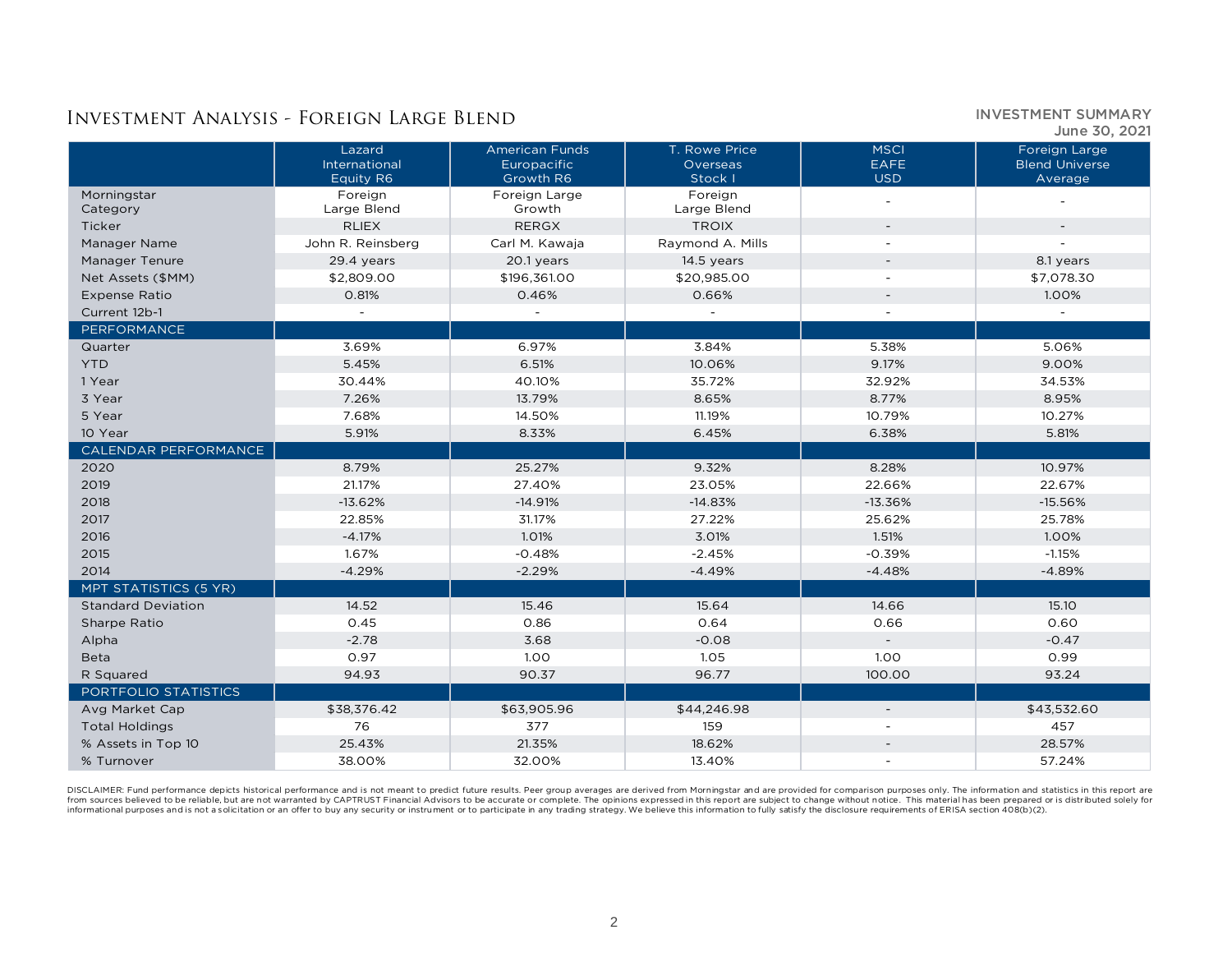

## PERCENTILE RANK (60 Month Rolling)

**ABOUT THIS ANALYSIS**

### PERCENTILE RANK

Percentile Rankings are based on an individual fund's performance relative to all other available funds in its universe. Percentiles range from 1, being the best, to 100 being the worst.

#### MEASUREMENT GUIDE

Ideally, managers prefer to be in the 50th percentile or above which demonstrates that they have done better on a relative basis than at least 50% of their peers.

DISCLAIMER: Fund performance depicts historical performance and is not meant to predict future results. Peer group averages are derived from Morningstar and are provided for comparison purposes only. The information and statistics in this report are from sources believed to be reliable, but are not warranted by CAPTRUST Financial Advisors to be accurate or complete. The opinions expressed in this report are subject to change without notice. This material has been prepared or is distributed solely for informational purposes and is not a solicitation or an offer to buy any security or instrument or to participate in any trading strategy.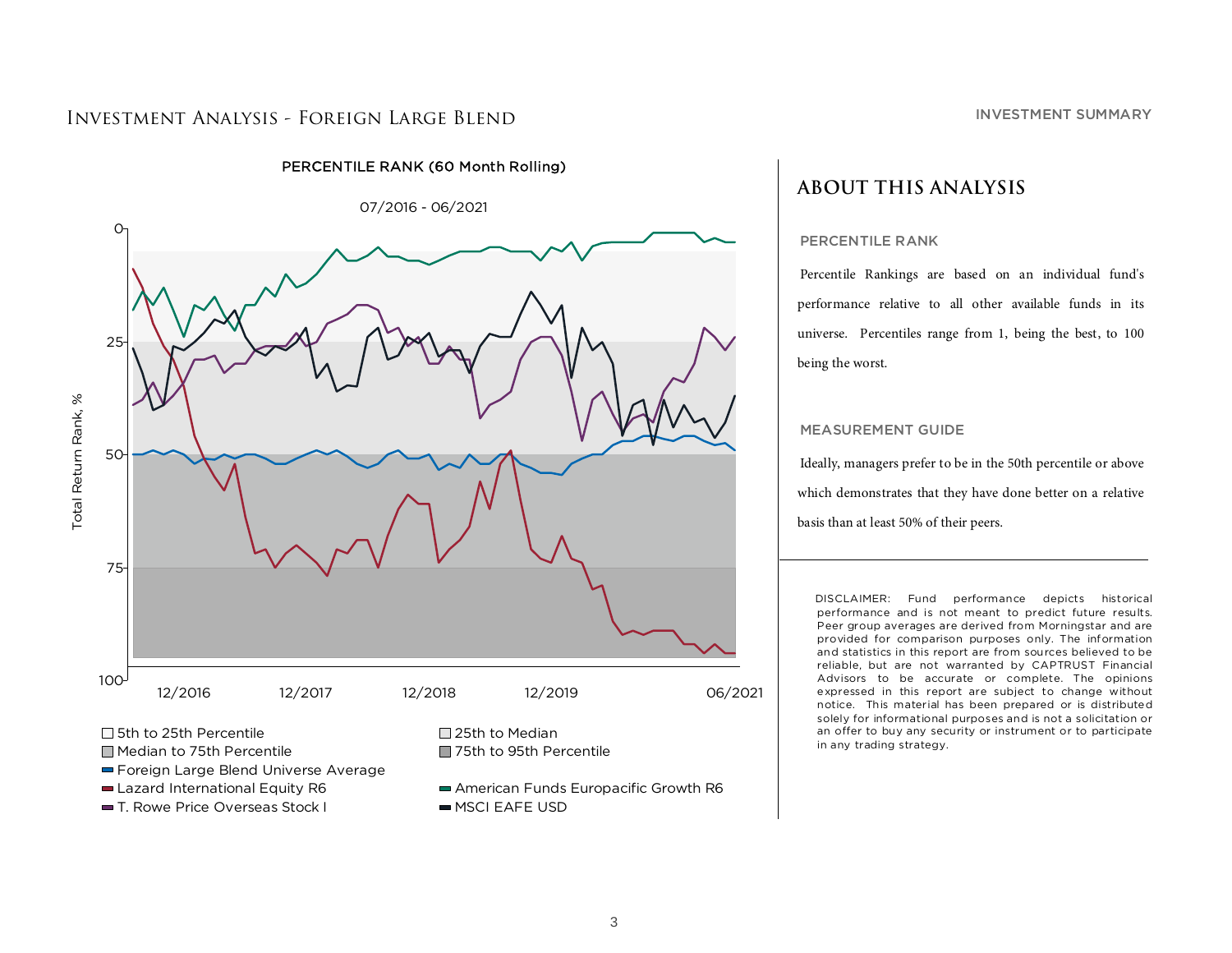

# **ABOUT THIS ANALYSIS**

## RISK/RETURN

The Risk/Return Graph is highlighted by a straight line connecting the riskless asset, in this case cash, to the risk/return plot of a relevant benchmark index. From Modern Portfolio Theory we know that the slope of this line represents the Sharpe Ratio of the index.

## MEASUREMENT GUIDE

Given the formula for Sharpe Ratio we can conclude that all points above the line offer a more attractive risk/return trade off than the index over the relevant time period. Consequently, all points below the line offer a less attractive risk/return trade off.

- Foreign Large Blend Universe
- Foreign Large Blend Universe Average $\mathcal{L}_{\mathcal{A}}$
- $\mathbb{R}^n$ Lazard International Equity R6
- $\mathcal{C}_{\mathcal{A}}$ American Funds Europacific Growth R6
- T. Rowe Price Overseas Stock I
- $\blacksquare$ MSCI EAFE USD

DISCLAIMER: Fund performance depicts historical performance and is not meant to predict future results. Peer group averages are derived from Morningstar and are provided for comparison purposes only. The information and statistics in this report are from sources believed to be reliable, but are not warranted by CAPTRUST Financial Advisors to be accurate or complete. The opinions expressed in this report are subject to change without notice. This material has been prepared or is distributed solely for informational purposes and is not a solicitation or an offer to buy any security or instrument or to participate in any trading strategy. We believe this information to fully satisfy the disclosure requirements of ERISA section 408(b)(2).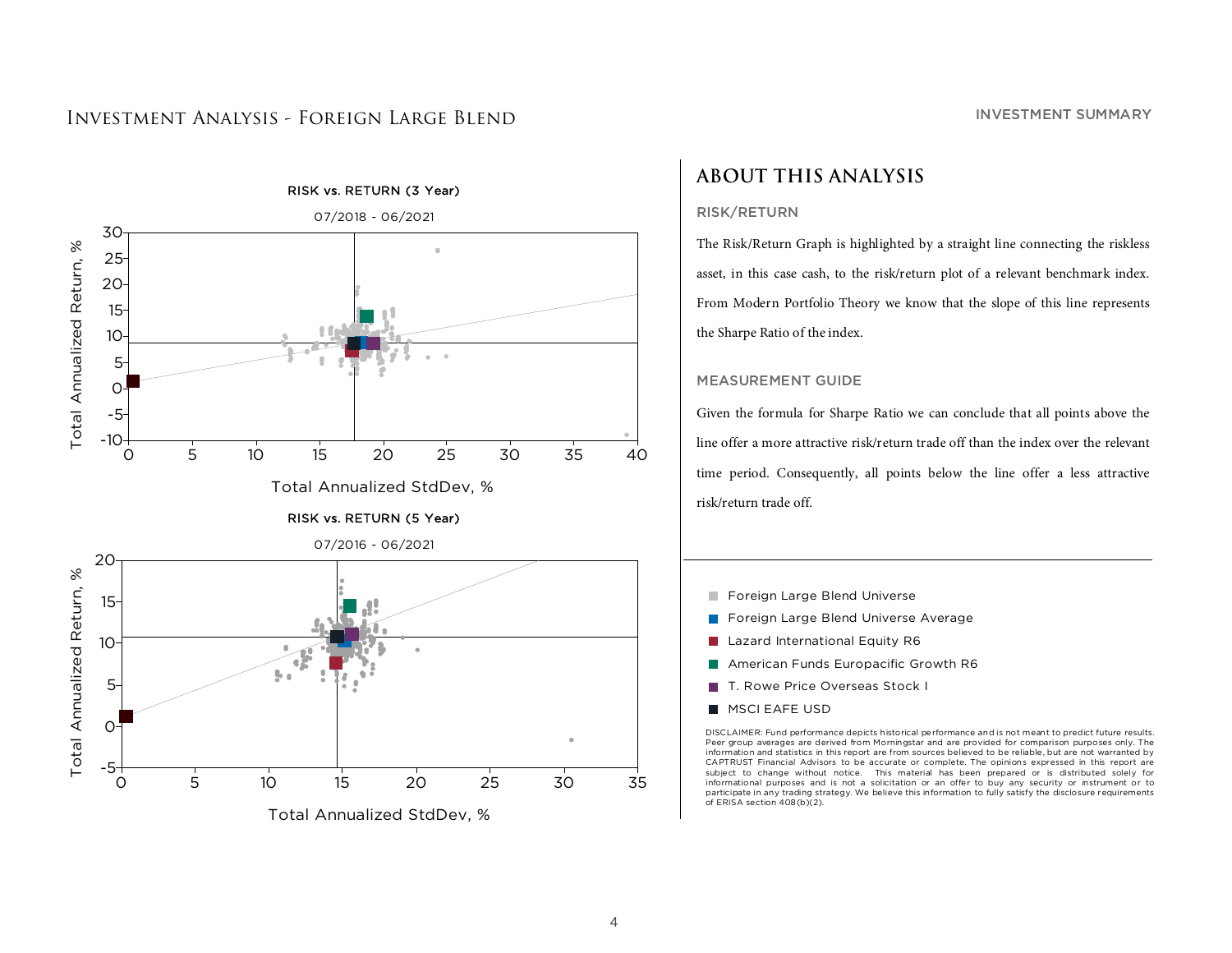

Down Mkt Capture Ratio, %

### INVESTMENT SUMMARY

# **ABOUT THIS ANALYSIS**

## CAPTURE RATIO

Up Market Capture is the average return of the Manager relative to a benchmark index using only periods where the benchmark return was positive. Down Market Capture is the average return of the Manager relative to a benchmark index using only periods where the benchmark return was negative.

## MEASUREMENT GUIDE

An Up Market Capture of greater than 100% and a Down Market Capture of less than 100% is considered desirable.

- Foreign Large Blend Universe
- Foreign Large Blend Universe Average $\mathcal{C}^{\mathcal{A}}$
- $\mathcal{L}_{\mathcal{A}}$ Lazard International Equity R6
- $\mathcal{C}_{\mathcal{A}}$ American Funds Europacific Growth R6
- T. Rowe Price Overseas Stock I
- $\mathbf{r}$ MSCI EAFE USD

DISCLAIMER: Fund performance depicts historical performance and is not meant to predict future results. Peer group averages are derived from Morningstar and are provided for comparison purposes only. The information and statistics in this report are from sources believed to be reliable, but are not warranted by CAPTRUST Financial Advisors to be accurate or complete. The opinions expressed in this report are subject to change without notice. This material has been prepared or is distributed solely for informational purposes and is not a solicitation or an offer to buy any security or instrument or to participate in any trading strategy. We believe this information to fully satisfy the disclosure requirements of ERISA section 408(b)(2).